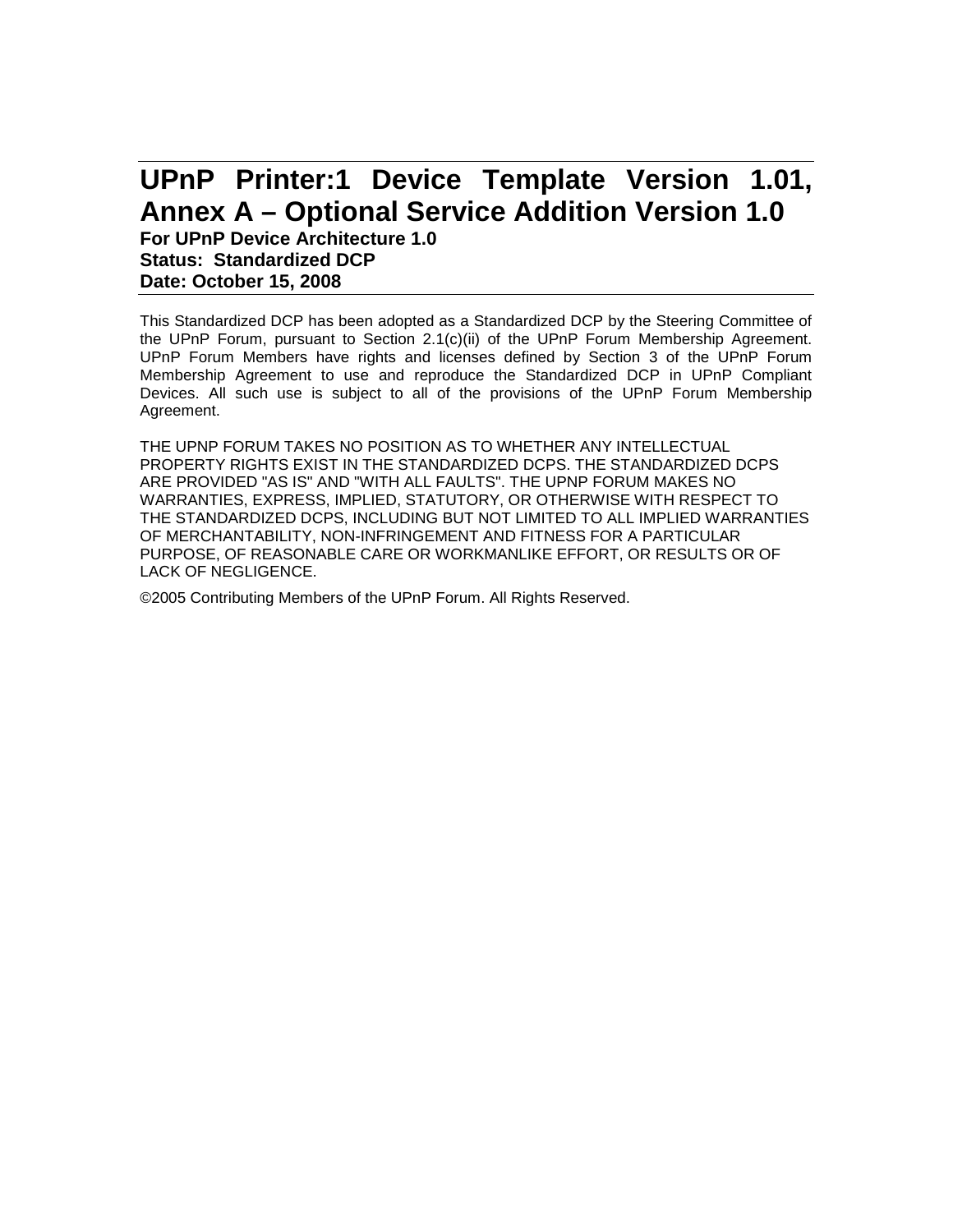### A.1 INTRODUCTION

The Imaging Committee did not progress the PrintEnhancedLayout:1 service through the standardization process. PrintEnhancedLayout:1 is reserved for possible future work (no such work is currently planned). The Imaging Committee has proceeded to progress the PrintEnhanced:1 service [PRINTENHANCED]. The PrintEnhanced:1 service is an optional service for Printer:1 device implementations. The PrintEnhanced:1 service is a superset of the PrintBasic:1 service [PRINTBASIC] with additional operations and semantics as illustrated in Figure 2.



### **Figure 2 Functional Diagram including PrintEnhanced:1 Service.**

When one or more optional services are implemented in addition to the PrintBasic:1 service, a Printer Device implementation may choose to share state variables and data structures between the services, or may choose to implement them as entirely separate services where such sharing does not occur. When a Control Point registers for events with a service, it will always be notified of events occurring within that service; it may or may not hear about events occurring within the other service.

### A.2 REFERENCES

This section lists the references that this document refers to and the tag inside square brackets that is used to refer to each such reference:

[DEVICE] - UPnP Device Architecture, version 1.0 and UPnP Vendor's Implementation Guide. Available at:<http://www.upnp.org/standardizeddcps/documents/upnpresource20040907.zip>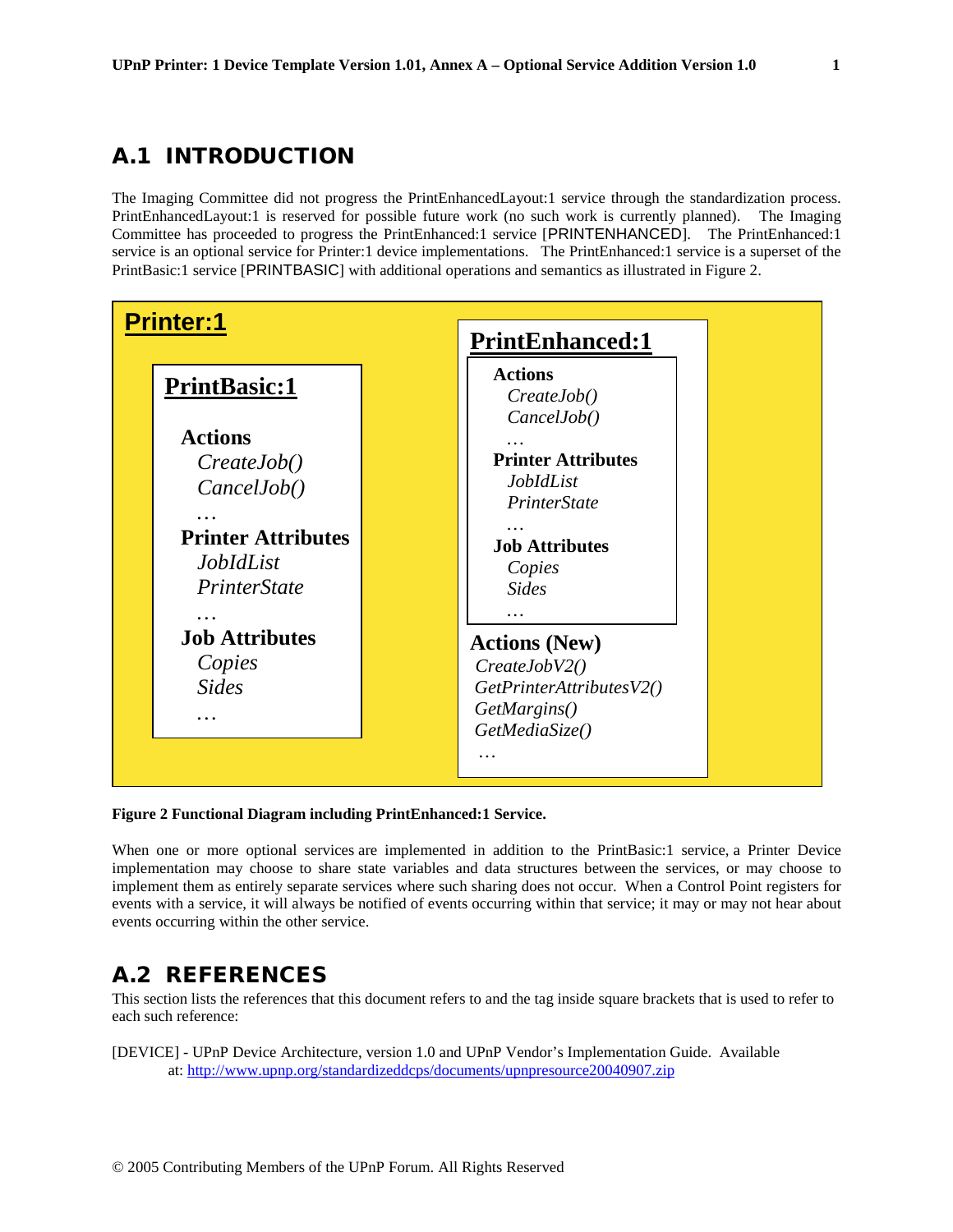[PRINTBASIC] – *PrintBasic:1* Service Template, (Date). Available

at: [http://www.upnp.org/standardizeddcps/documents/Service\\_print\\_v1\\_020808.pdf](http://www.upnp.org/standardizeddcps/documents/Service_print_v1_020808.pdf)

[PRINTENHANCED] – *PrintEnhanced:1* Service Template, Febuary 2005. Available at: [http://www.upnp.org/standardizeddcps/documents/Service\\_PrintEnhanced\\_v1\\_050504.pdf](http://www.upnp.org/standardizeddcps/documents/Service_PrintEnhanced_v1_050504.pdf)

## A.3 DEVICE MODEL

Products that expose devices of the type urn:schemas-upnp-org:device:Printer:1 may implement the optional service "PrintEnhanced:1" as specified in the table below.

### **Table 1: Device Requirements for** *urn:schemas-upnp-org:Printer:1*

| <b>DeviceType</b> | Root | Opt. | Req. or ServiceType   | Opt. | Req. or Service ID <sup>2</sup> |
|-------------------|------|------|-----------------------|------|---------------------------------|
| Printer: 1        | Root |      | PrintBasic:1          |      |                                 |
|                   |      |      | PrintEnhancedLayout:1 |      |                                 |
|                   |      |      | PrintEnhanced:1       |      |                                 |

<sup>1</sup> R = Required, O = Optional, X = Non-standard.<sup>2</sup> Prefixed by urn:upnp-org:serviceId:

### A.4 THEORY OF OPERATIONS

### A.4.1 Discovery

If a Printer:1 Device supports the optional PrintEnhanced:1 service, both the PrintEnhanced:1 and PrintBasic:1 services must be announced.

### A.4.2 Job Submittal

The following illustrates how job submission to a Printer Device works using the PrintEnhanced:1 service. There are two ways of submitting jobs using the PrintEnhanced:1 service, i.e. "push" and "pull" models.

### A.4.2.1 "push" model

The Control Point pushes the print document using HTTP POST. The steps are similar to a job submittal (CreateJob) for the PrintBasic:1 service:

- 1) The Control Point sends the Action CreateJobV2 to the PrintEnhanced:1 Service Control URL. If the action is accepted, the CreateJobV2 in-arguments will be used to initialize the job attributes in the Action State Table of the PrintEnhanced:1 Service.
- 2) The CreateJobV2 response will include the following information:
	- PrintEnhanced:1 Service's Job specific data sink URL for sending the Job data using an HTTP POST from the client. The content of the data sink URL is implementation specific.
- 3) If the Control Point wants job-related events for the submitted job, the Control Point sends the GENA Subscribe request to the eventSubURL for the PrintEnhanced:1 Service.
- 4) The Control Point sends an HTTP POST with the job data to the PrintEnhanced:1 Service's Job-specific data sink URL.

If the Control Point registered for job-related events, then events would be sent each time the PrinterState and the JobState changes for the PrintEnhanced:1 service.

### A.4.2.2 "pull" model

The Control Point provides a URI and requests the PrintEnhanced:1 service to pull the document to be printed from that location using HPPT GET.